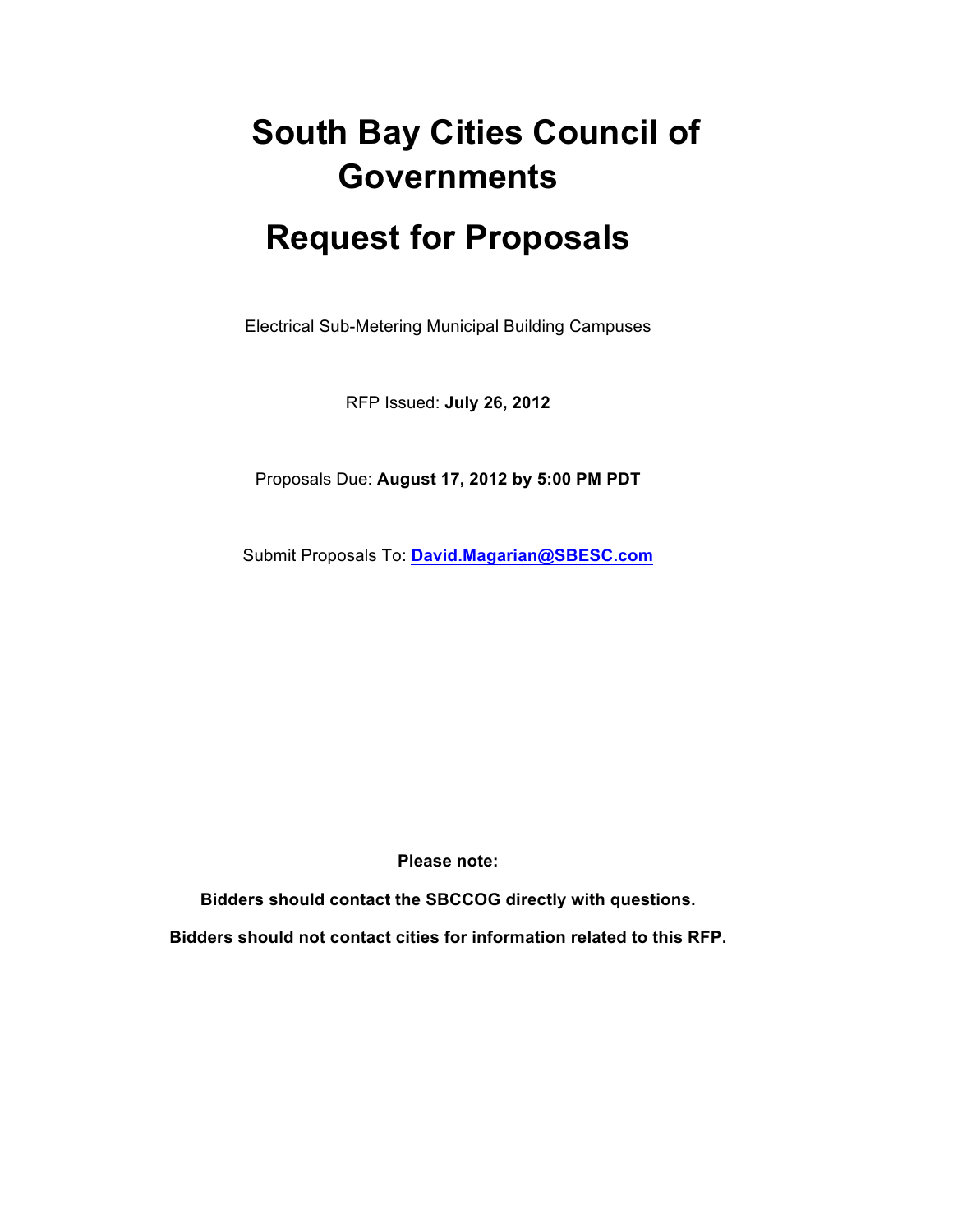## **1 INTRODUCTION**

The South Bay Cities Council of Governments (SBCCOG) is a joint powers authority of 16 cities and the County of Los Angeles that share the goal of maximizing the quality of life and productivity of our area. Our members are Carson, El Segundo, Gardena, Hawthorne, Hermosa Beach, Inglewood, Lawndale, Lomita, Manhattan Beach, Palos Verdes Estates, Rancho Palos Verdes, Redondo Beach, Rolling Hills, Rolling Hills Estates, Torrance, and the Harbor City/San Pedro communities of the City of Los Angeles, along with the County of Los Angeles Districts 2 and 4.

A major program of the SBCCOG is the South Bay Environmental Services Center (SBESC) which works in partnership with Southern California Edison, Southern California Gas Company, West Basin Municipal Water District, Sanitation Districts of Los Angeles County, Metro, and the Torrance Water Department to provide energy efficiency, water conservation, vanpooling, and recycling resources to cities, businesses, and residents.

The SBESC assists public agencies including cities, schools, and special districts, as well as businesses and residents of the South Bay to best utilize the many resources available to them through a variety of statewide and local energy efficiency and water conservation programs.

## **2 SOLICITATION SUMMARY**

The SBCCOG is seeking proposals from qualified contractors to design and install permanent electrical sub-metering for the purpose of measuring interval power consumption for various groups of city buildings. It is the intent of the SBCCOG to engage each of the four cities mentioned below to allow the contractor access to city facilities for the purpose of sub-meter installations. This does not preclude the contractor from meeting any requirements of each city related to this work.

Currently, these city campuses are equipped with one utility electric meter, preventing city staff from accurately assessing the electricity consumption of each individual building. One objective of installing sub-meters is to measure true power of each building at the following four locations:

- 1. Gardena City Hall/ Police Department / Fire Station 1700 W 162nd St.
- 2. Rolling Hills Estates City Hall Complex Palos Verdes Dr. N
- 3. Rancho Palos Verdes City Hall Complex 30940 Hawthorne Blvd.
- 4. Torrance Cultural Center 3340 Civic Center Dr.

A second objective is to provide building level electricity consumption data to the Enterprise Energy Management Information System (EEMIS) IT network on a short interval basis via the existing IT network installed at each site.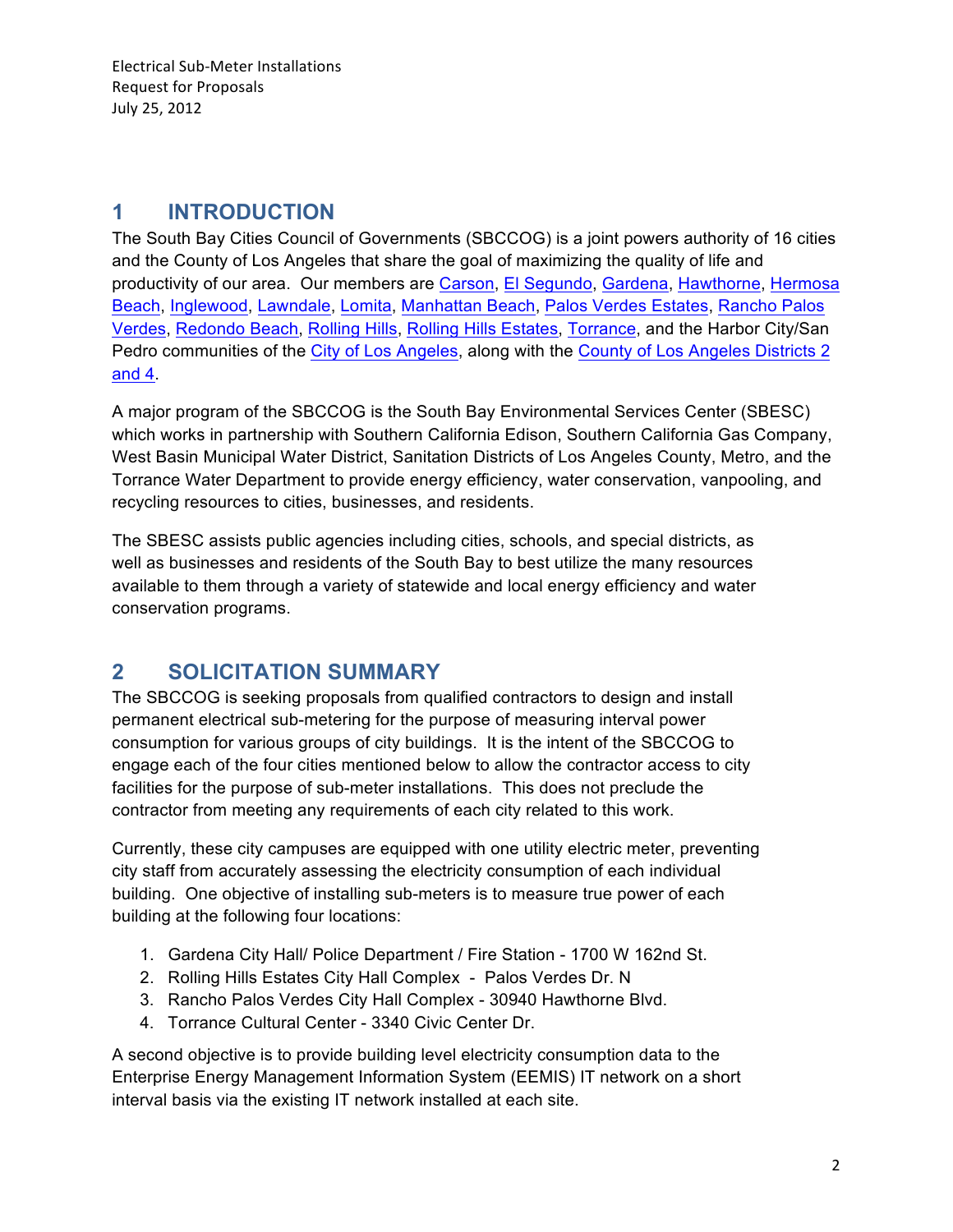## **3 TASKS**

#### **Task 1. Kick-Off Meetings and Final Work Plans**

The SBESC Project Manager (Project Manager) will coordinate kick-off meetings with each city and the selected contractor. As part of each kick-off meeting, the project team (representatives from the SBCCOG, the contractor, and the specified cities) will conduct a walk-through of the electrical room and sub-panel equipment at each site collecting information needed to design the sub-meter systems and finalize the work plan. Site visits will be scheduled by the Project Manager or other representative of the SBCCOG in such a manner to minimize travel time to and from facilities.

Following each kick-off meeting, the Project Manager and the contractor will finalize a work plan for each site. The work plan will include:

- Description of system configuration and sub-metering equipment
- Schedule of deliverables
- Applicable standards and requirements
- Safety plan
- Final budget

The final work plan for each site is expected to be brief and should not exceed 5 pages. The contractor will submit the final work plan to the Project Manager for approval before conducting any work under Task 2.

#### **Task Deliverables:**

• 4 Work plans – One per city

#### **Task 2. Sub-meter Installations**

Circuits to be measured will be 3-phase 480 Volts or lower. Sub-metering systems shall have network connectivity capacity (wireless or Ethernet as determined on a case by case basis) with local data collection and storage capacity. Proposed sub-meters must be capable of measuring and recording 15-minute interval power consumption.

Sub-meters will be installed in accordance with all applicable city, county, state and federal specifications and requirements. Sub-meter installations will meet industry standard electrical, testing, and safety requirements and contractors will comply with safety measures specific to each facility visited. The contractor may need to complete facility-specific safety training prior to conducting work, as determined during site walkthroughs.

Contractors with experience in electric sub-meter and Ethernet communications are preferred. InterNational Electrical Testing Association (NETA) certification or other equivalent training/certification/demonstration regarding safety and data quality assurance is required. Applicable regulations, standards and requirements may include, but are not limited to the following: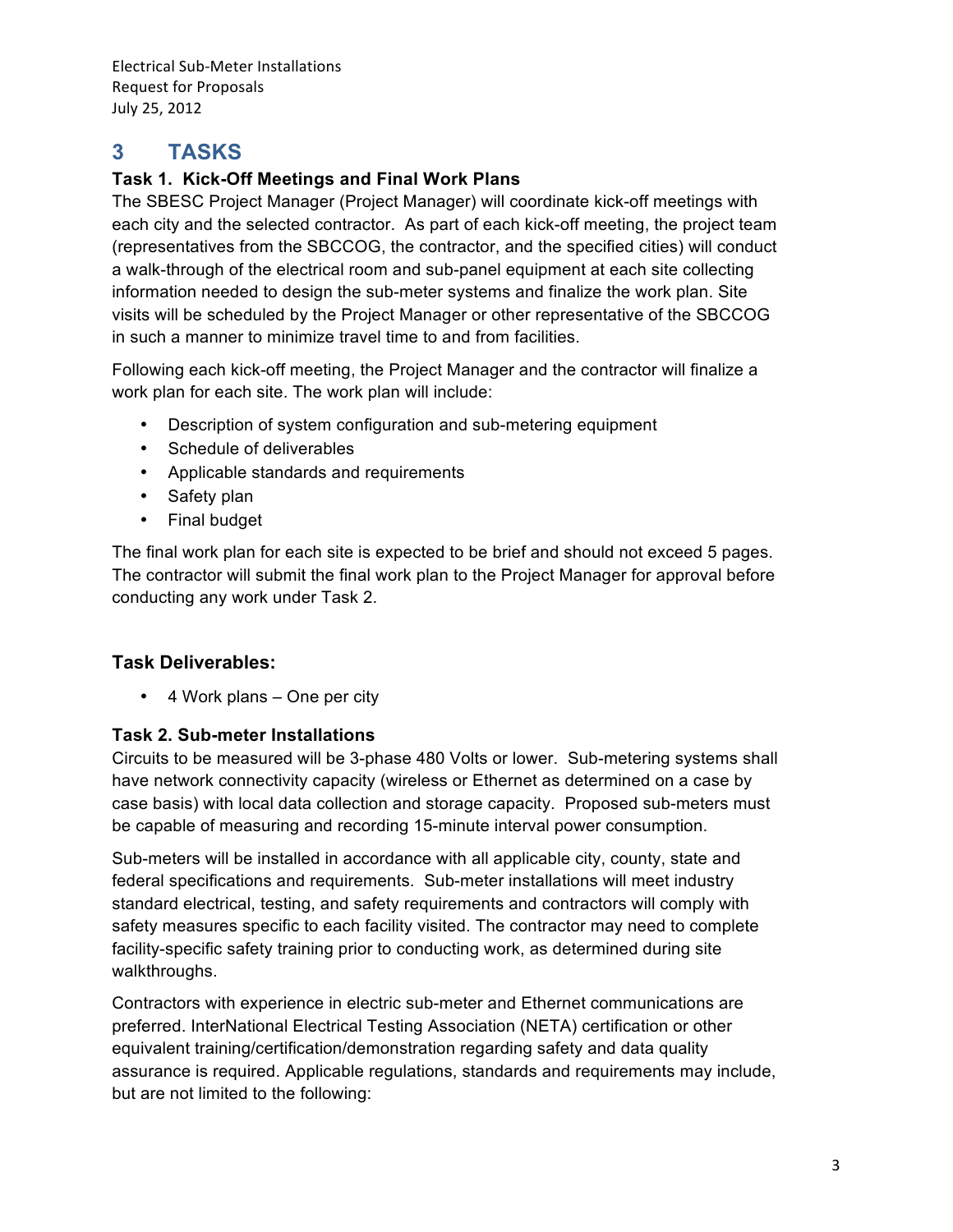- Local permit
- NETA certification
- 2012 National Fire Protection Association (NFPA) 70E
- License in Service Area
- Underwriters Laboratories (UL)
- National Electric Code (NEC)
- Institution of Electrical and Electronics Engineers (IEEE)
- American National Standards Institute (ANSI)
- Any other city specific requirements such as liability waivers

#### **Task Deliverables:**

- Complete sub-meter installations<sup>1</sup>
- Checklist of work completed
- Sub-meter commissioning report to show equipment is working properly
- Final invoice

<u> 1989 - Johann Stein, fransk politik (d. 1989)</u>

#### **4 PRICING**

Proposals must be submitted with unit costs and total pricing reported on the provided tables in Exhibit A. Advanced approval by the SBCCOG is required in cases where actual conditions require changes to the work plan. If approved, changes will be handled on a task order basis not to exceed 50% of the budget for the specified installation site.

 $1$  Contractor is responsible for all required equipment and tools needed for sub-meter installations.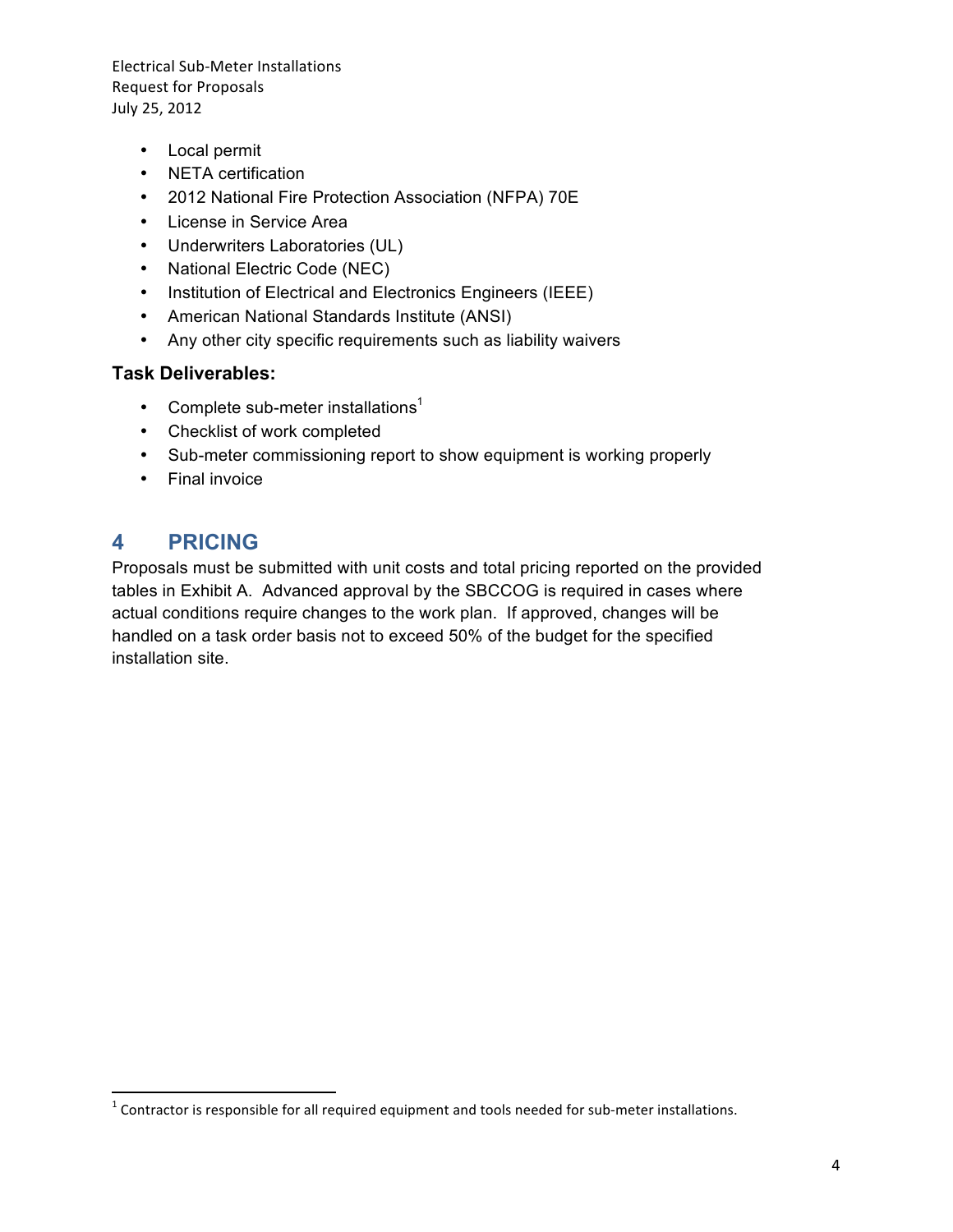## **5 SCHEDULE**

The RFP process and project schedule is as follows:

| <b>Activity</b>                           | <b>Target Date</b> |
|-------------------------------------------|--------------------|
| <b>Publish RFP</b>                        | July 26, 2012      |
| <b>Written Questions Due from Bidders</b> | August 3, 2012     |
| <b>SBCCOG Answers Bidder Questions</b>    | August 10, 2012    |
| <b>Bids Due</b>                           | August 17, 2012    |
| Interviews if needed                      | August 21, 2012    |
| <b>Anticipated Contract Award</b>         | August 23, 2012    |
| <b>Contract Finalization</b>              | August 29, 2012    |
| Project Task 1                            | September 14, 2012 |
| <b>Kickoff Meetings Complete</b>          |                    |
| <b>Work Plans Due</b>                     |                    |
| <b>Project Task 2 Begins</b>              | Pending Work Plan  |
|                                           | Approval           |
| Project Task 2 Complete                   | October 15, 2012   |
| <b>Final Invoice Due</b>                  | October 31, 2012   |

## **6 PROPOSAL REQUIREMENTS**

Respondent's proposal must contain:

- Cover Letter 1 page.
- Proposal summary and firm's qualifications (including certifications/licenses) to conduct the work outlined in this RFP.
- Technical approach, not to exceed 5 pages.
- Qualifications and background of staff expected to work on this contract.
- Specify who at the contractor's company will implement each scope item identified in the technical approach. Include position title, an hourly billing rate and the amount of hours each will spend per work task.
- Proposal length is limited to 15 pages.
- Brand, model, and specifications of sub-meters to be used.
- Acquisition time for specified equipment
- Description of safety program used during installation.
- Completed Exhibit A Itemized budget per task with unit costs. Key individuals should be identified by name and qualifications.

*Proposals that do not follow this format are at risk of being disqualified.*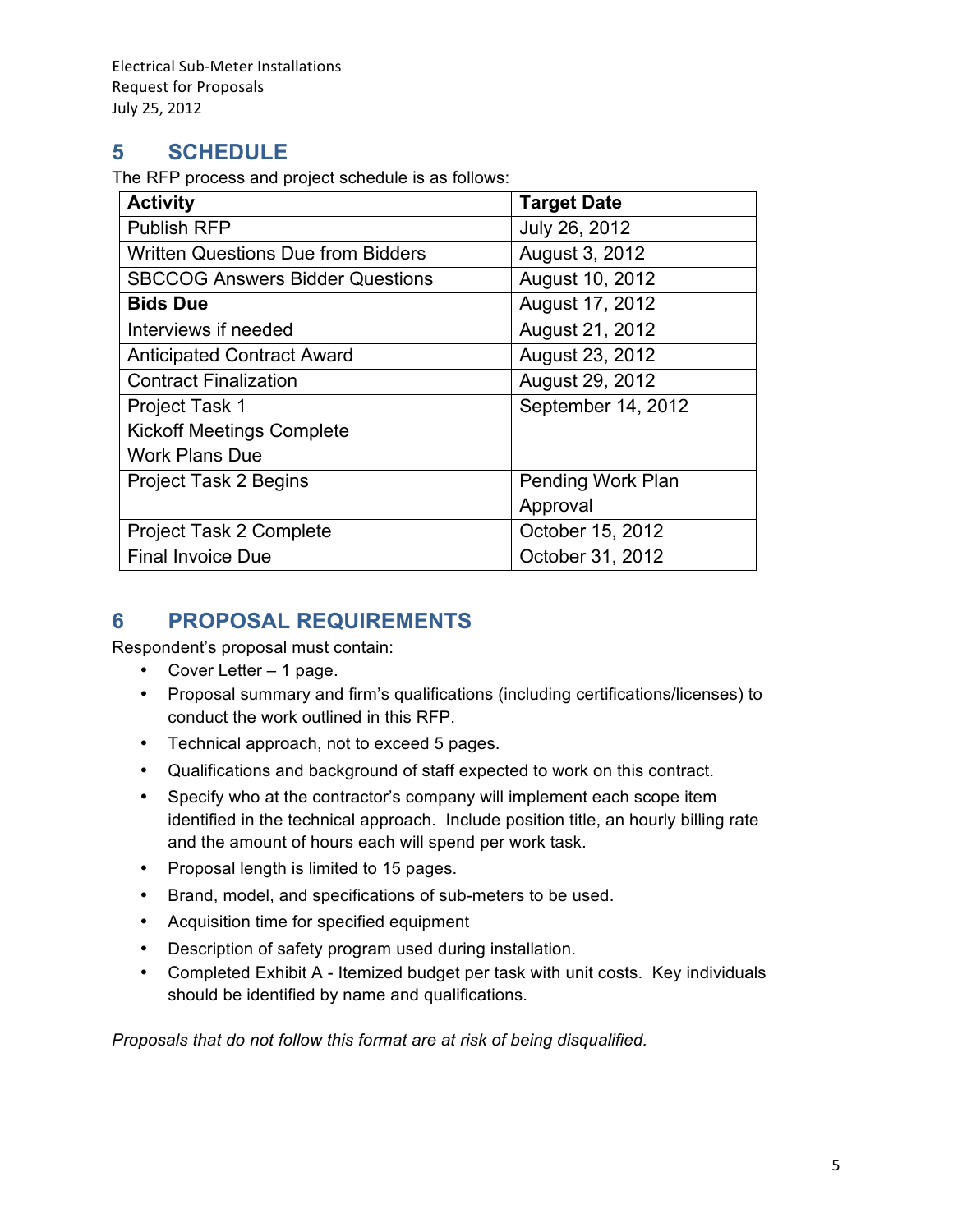### **7 BID EVALUATION**

Proposals will be judged on the following criteria, and any other factors deemed relevant by the SBCCOG:

Proposal scoring will be as follows:

| Criteria                                                                                                                                            | Value-<br>100 points |  |
|-----------------------------------------------------------------------------------------------------------------------------------------------------|----------------------|--|
| How well does proposal address the<br>objectives of the RFP?                                                                                        | 20                   |  |
| How well does the proposed equipment work<br>with the EEMIS utility manager IT network?                                                             | 20                   |  |
| How quickly can the proposed work be<br>completed?                                                                                                  | 20                   |  |
| Bidder(s)<br>Industry experience and reputation<br>Safety program used during installation<br>$\bullet$<br><b>Staff qualifications</b><br>$\bullet$ | 20                   |  |
| Cost                                                                                                                                                | 20                   |  |

The SBCCOG is under no obligation to select any proposal that results from this solicitation, nor is there any obligation or intent implied to reimburse any party for the cost of preparing a proposal in response to this RFP. Bid Evaluation Criteria may be changed at SBCCOG's sole discretion. Compliance with RFP instructions is assumed. Failure to comply with instructions may result in disqualification.

## **8 QUESTIONS AND PROPOSAL SUBMITTAL**

#### **Bidder's Questions**

To ensure that bidders have the opportunity to develop quality proposals, the SBCCOG will allow questions from each bidder to be submitted via e-mail to david.magarian@sbesc.com regarding this RFP. Responses to all questions will be provided to all bidders through one email response. Companies or individuals that pose questions will not be identified in the response. The contractor will be engaged by the SBCCOG not individual cities. Bidders should not contact cities regarding this RFP.

#### **Questions Due to the Project Manager by August 3, 2012 Questions Answered by August 8, 2012**

Questions and requests regarding this RFP should be sent to: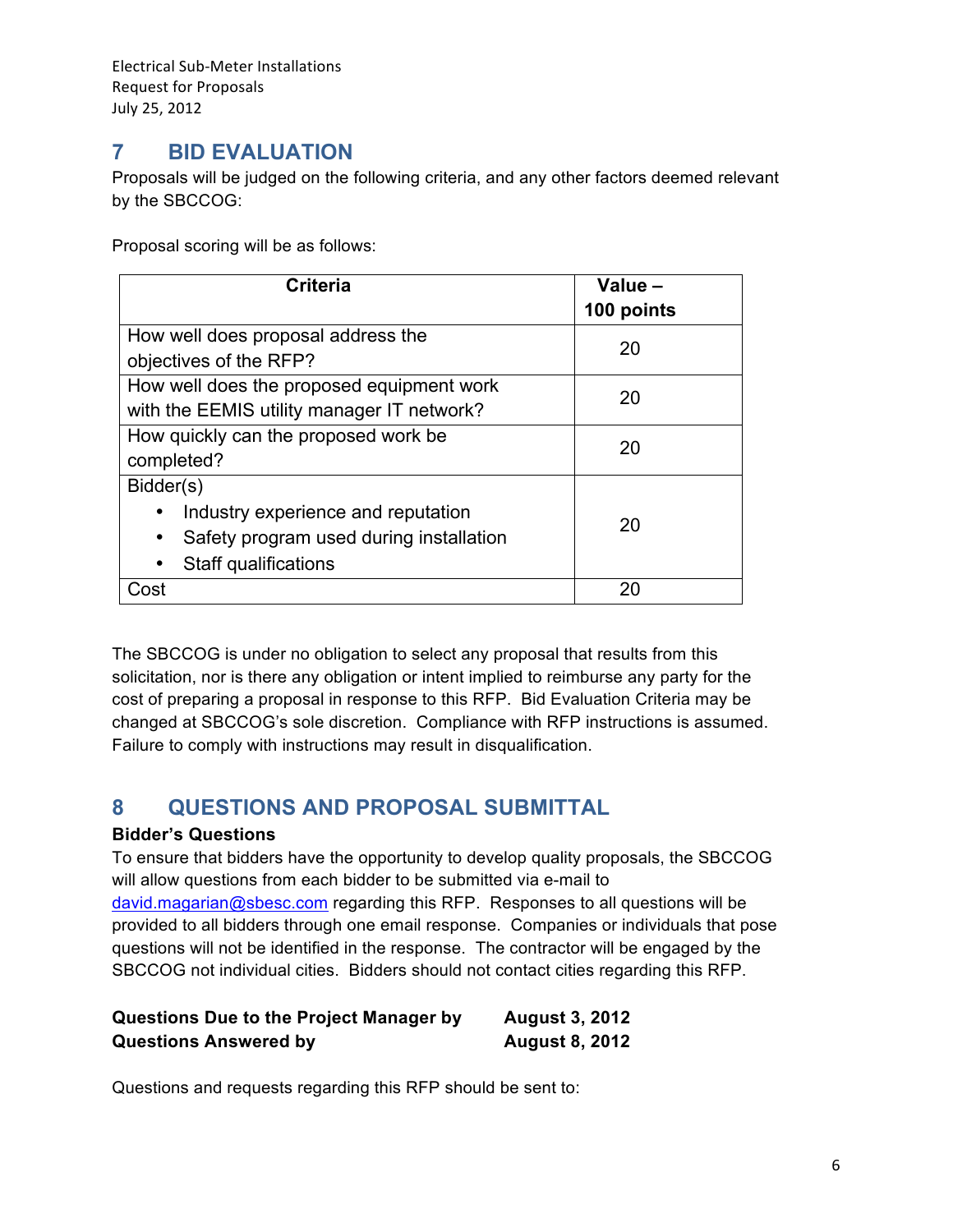David Magarian Project Manager South Bay Environmental Services Center Email: david.magarian@sbesc.com

#### **Bidder's Proposals**

Proposals should be submitted electronically; faxed proposals will not be accepted. All proposals must be received by **5:00 PM PDT on August 17, 2012**. The SBESC will not be obligated to consider information received outside this time interval for the purposes of this RFP.

Emailed proposals must be print-ready. All submissions will receive a confirmation email within one business day. If you do not receive a confirmation email, please contact David Magarian at 310-371-7222, x. 210.

Proposals received after August 17, 2012 will not be considered.

Please submit one electronic copy of the proposal in PDF format to:

David Magarian Project Manager South Bay Environmental Services Center Email: david.magarian@sbesc.com

## **9 INSURANCE REQUIREMENTS**

Only successful bidders will be asked to provide a Certificate of Insurance. Certificates of insurance must name the SBCCOG and each applicable city as additional insured and must meet the following minimum requirements:

- Commercial general liability insurance covering bodily injury, automobiles and property damage with limits of liability loss not less than \$2,000,000 general aggregate.
- If applicable, Statutory Workers' Compensation insurance covering all employees based on state requirements and Employer Liability coverage not less than \$1,000,000.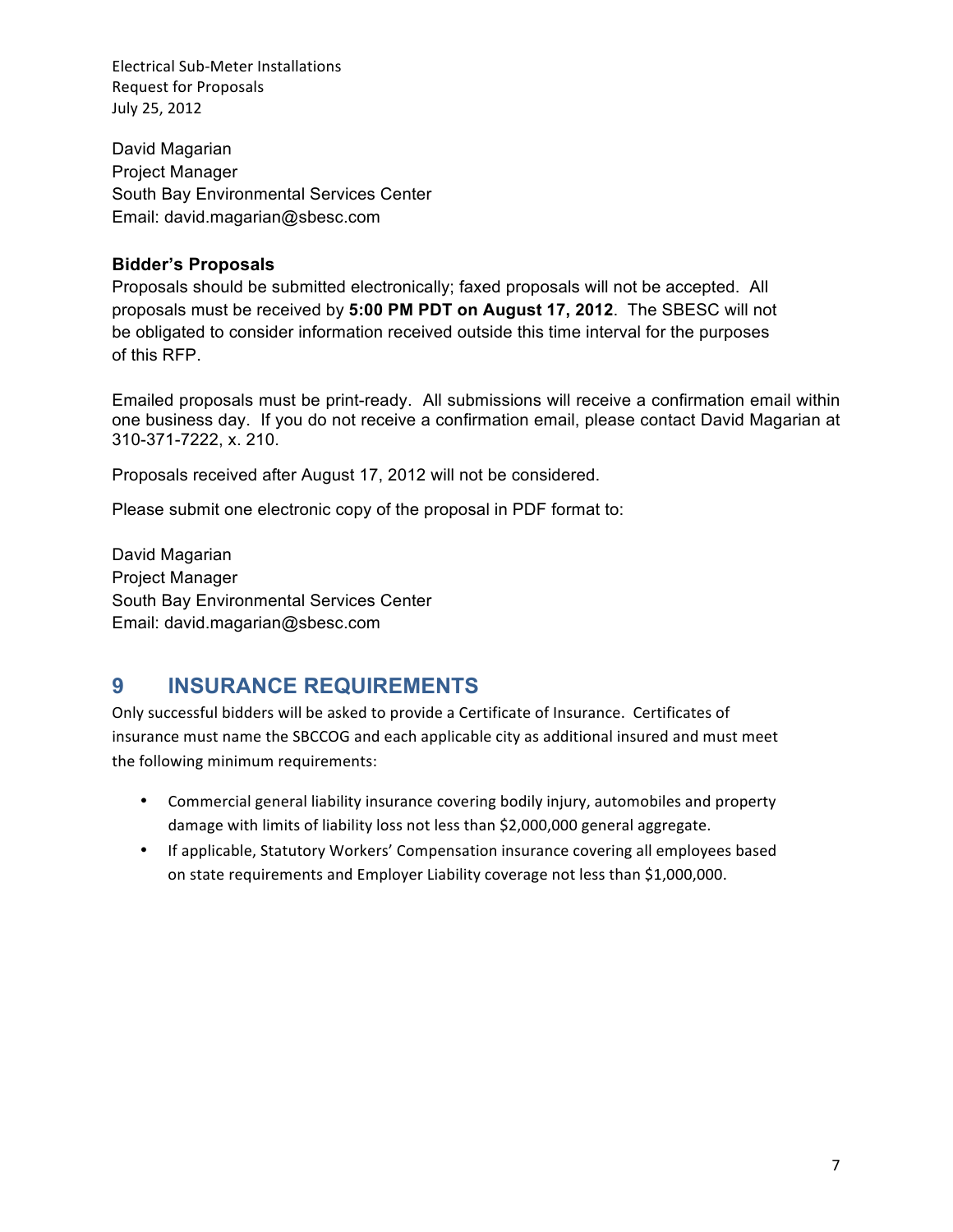## **EXHIBIT A – COST ESTIMATE**

The following scenarios are real examples of sub-metering needs. Use and submit budget worksheets for both scenario 1 and 2. The total cost from these worksheets should be used to calculate the total project budget as detailed at the end of this appendix.

Costs will include all labor, materials, equipment and supervision required to complete the project. Please provide a breakdown of the costs by labor, materials, equipment, permits, and travel expenses. Specify who at the contractor's company will implement each scope item identified in the technical approach. Include position title, an hourly billing rate and the amount of hours each will spend per work task.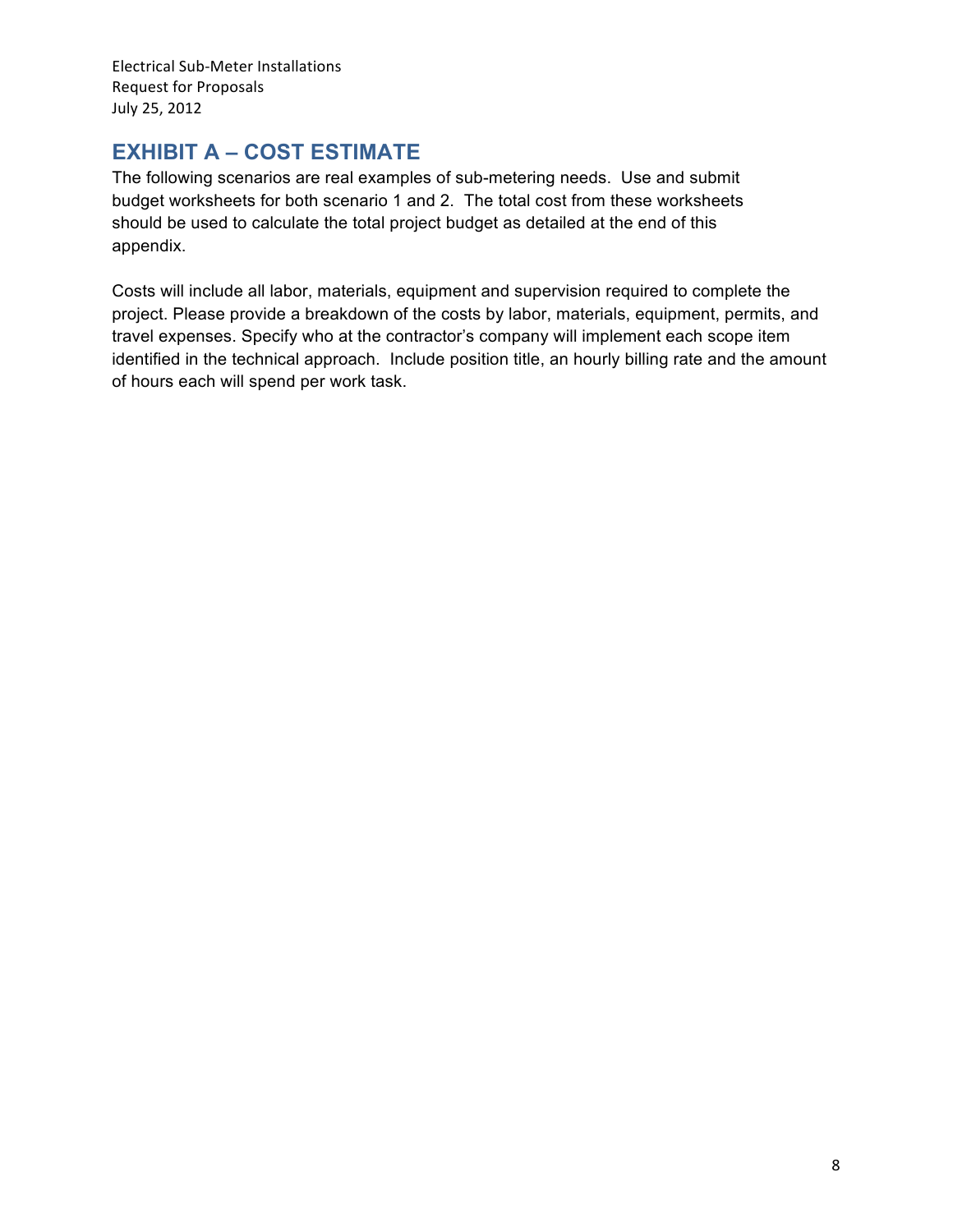#### **Scenario 1**

Number of Buildings to sub-meter: 4 Number of existing meters: 1 Sub-panel Information: 480V / 277V, 3-Ph 4-wire Y, 500A

#### **Task 1**

| <b>Item</b>               | <b>Unit Cost</b> | <b>Units</b>  | <b>Qty Units</b> | <b>Item Cost</b><br>(Unit Cost x<br>Qty Units) |
|---------------------------|------------------|---------------|------------------|------------------------------------------------|
| <b>Kickoff Meeting</b>    | \$               | Labor cost    |                  | \$                                             |
|                           |                  | Per meeting   |                  |                                                |
| <b>Finalize Work Plan</b> | \$               | Labor cost    |                  | \$                                             |
|                           |                  | Per work plan |                  |                                                |
| Travel (Mileage)          | \$               | Per mile      |                  | \$                                             |
| Travel (Time)             | \$               | Per hour      |                  | \$                                             |
| Total                     |                  |               |                  | \$                                             |

#### **Task 2**

| <b>Item</b>                                  | <b>Unit Cost</b> | <b>Units</b>  | <b>Qty Units</b> | <b>Item Cost</b><br>(Unit Cost x<br>Qty Units) |
|----------------------------------------------|------------------|---------------|------------------|------------------------------------------------|
| Permit                                       | \$               | Per hookup    |                  | \$                                             |
| Sub-Meter                                    | \$               | Per sub-meter |                  | \$                                             |
| Installation                                 | \$               | Per install   |                  | \$                                             |
| 3-year Maintenance<br>Agreement <sup>2</sup> | \$               | Per City      |                  | \$                                             |
| Travel (Mileage)                             | \$               | Per mile      |                  | \$                                             |
| Travel (Time)                                | \$               | Per hour      |                  | \$                                             |
| <b>Installation Cost</b>                     | \$               | Per hour      |                  | \$                                             |
|                                              |                  |               | <b>Total</b>     | \$                                             |

The following site photos are provided for reference and are taken from a scenario 1 utility room serving a campus of four buildings.

 $\frac{1}{2}$ Please provide a copy of an example service agreement with your proposal.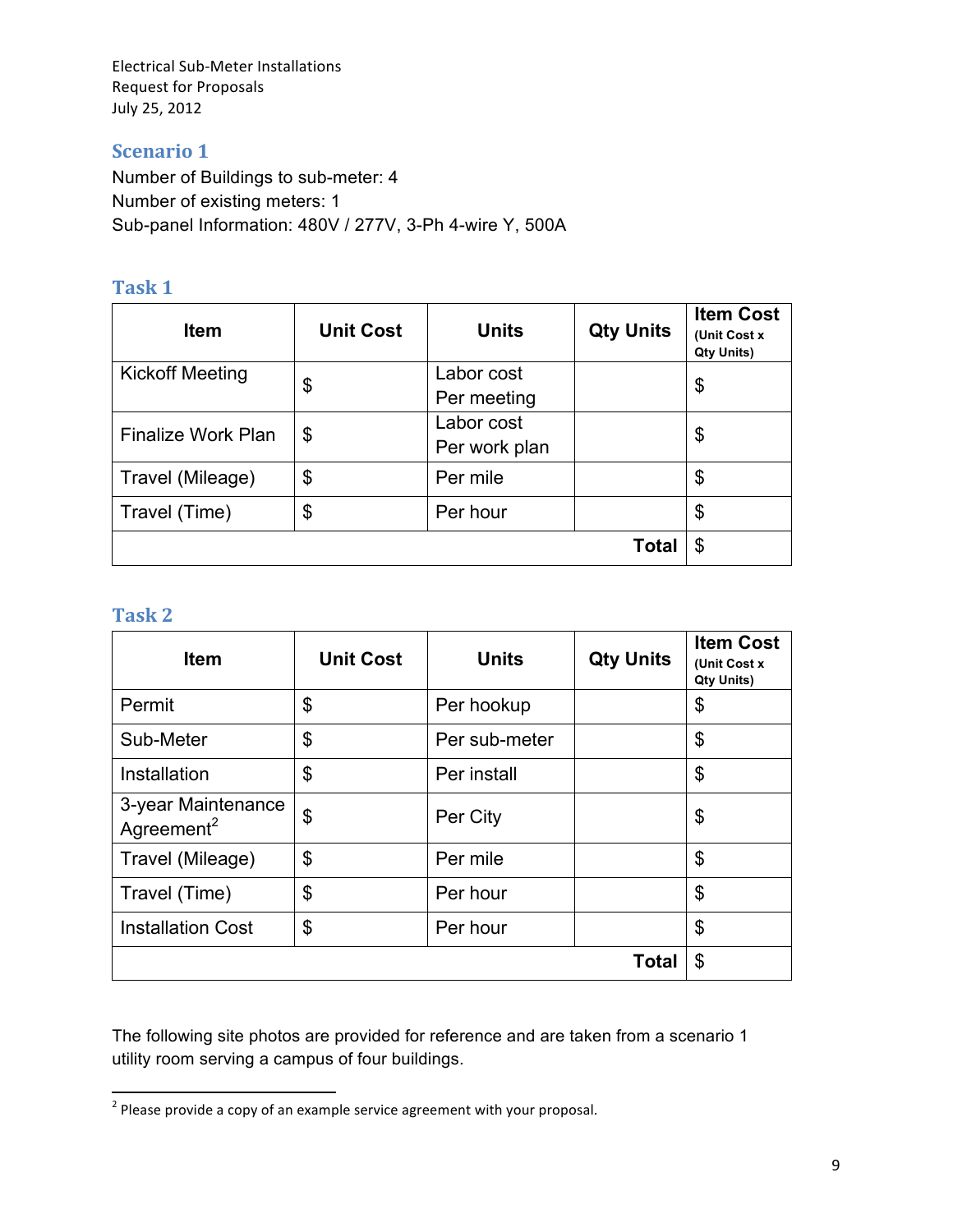

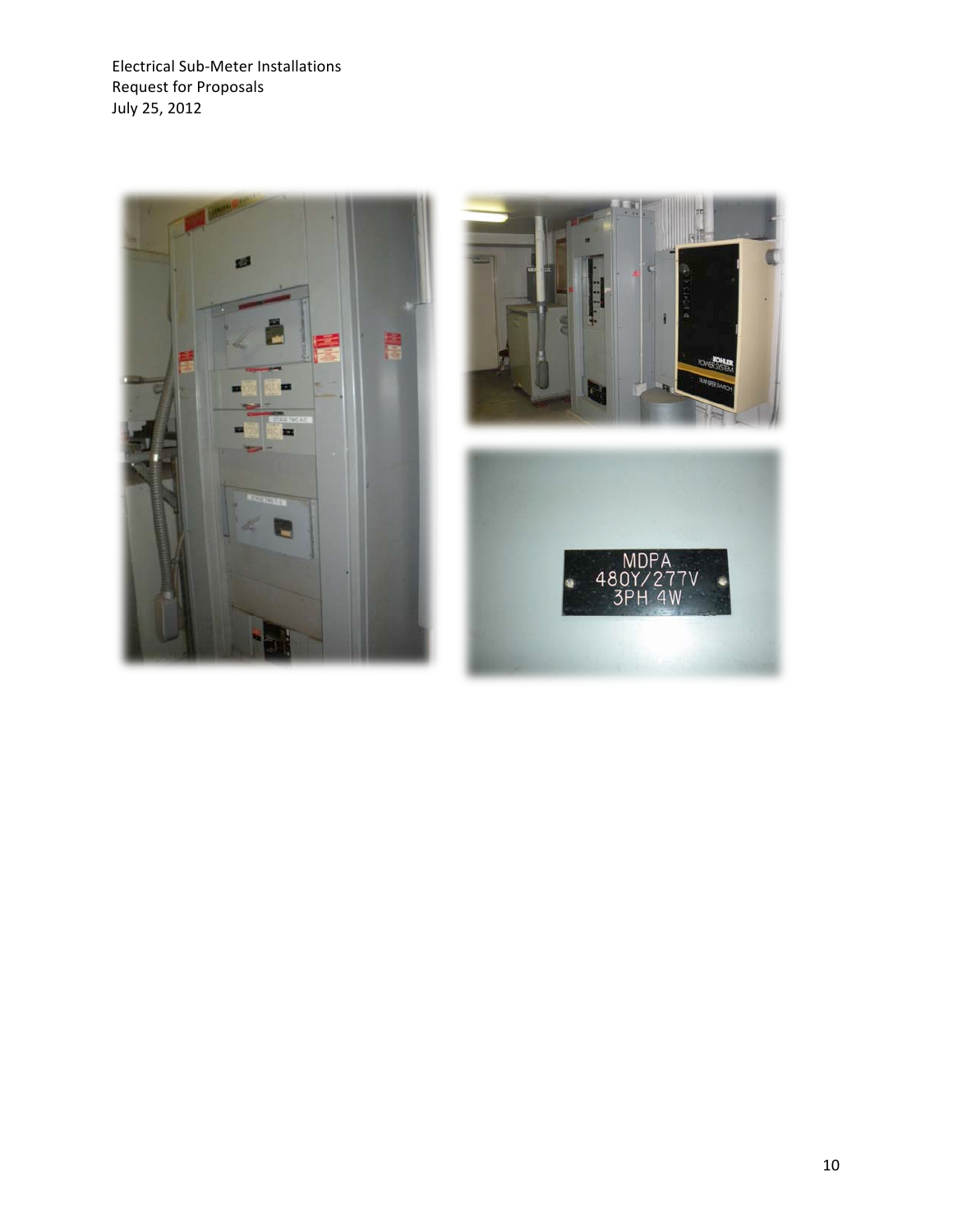#### **Scenario 2**

Number of Buildings to sub-meter: 4 Number of existing meters: 1 Sub-panel Information: 208V / 120V, 3-Ph 4-wire Y, 300A

#### **Task 1**

| <b>Item</b>               | <b>Unit Cost</b> | <b>Units</b>  | <b>Qty Units</b> | <b>Item Cost</b><br>(Unit Cost x<br>Qty Units) |
|---------------------------|------------------|---------------|------------------|------------------------------------------------|
| <b>Kickoff Meeting</b>    | \$               | Labor cost    |                  | \$                                             |
|                           |                  | Per meeting   |                  |                                                |
| <b>Finalize Work Plan</b> | \$               | Labor cost    |                  | \$                                             |
|                           |                  | Per work plan |                  |                                                |
| Travel (Mileage)          | \$               | Per mile      |                  | \$                                             |
| Travel (Time)             | \$               | Per hour      |                  | \$                                             |
| Total                     |                  |               |                  | \$                                             |

#### **Task 2**

| <b>Item</b>                                  | <b>Unit Cost</b> | <b>Units</b>  | <b>Qty Units</b> | <b>Item Cost</b><br>(Unit Cost x<br>Qty Units) |
|----------------------------------------------|------------------|---------------|------------------|------------------------------------------------|
| Permit                                       | \$               | Per hookup    |                  | \$                                             |
| Sub-Meter                                    | \$               | Per sub-meter |                  | \$                                             |
| Installation                                 | \$               | Per install   |                  | $\boldsymbol{\mathcal{S}}$                     |
| 3-year Maintenance<br>Agreement <sup>3</sup> | \$               | Per City      |                  | \$                                             |
| Travel (Mileage)                             | \$               | Per mile      |                  | \$                                             |
| Travel (Time)                                | \$               | Per hour      |                  | \$                                             |
| <b>Installation Cost</b>                     | \$               | Per hour      |                  | \$                                             |
| <b>Total</b>                                 |                  |               |                  | \$                                             |

The following site photos are provided for reference and are taken from a scenario 2 utility room serving a campus of four buildings to be metered individually and small outbuildings that should be metered as a group.

 $3$  Please provide a copy of an example service agreement with your proposal.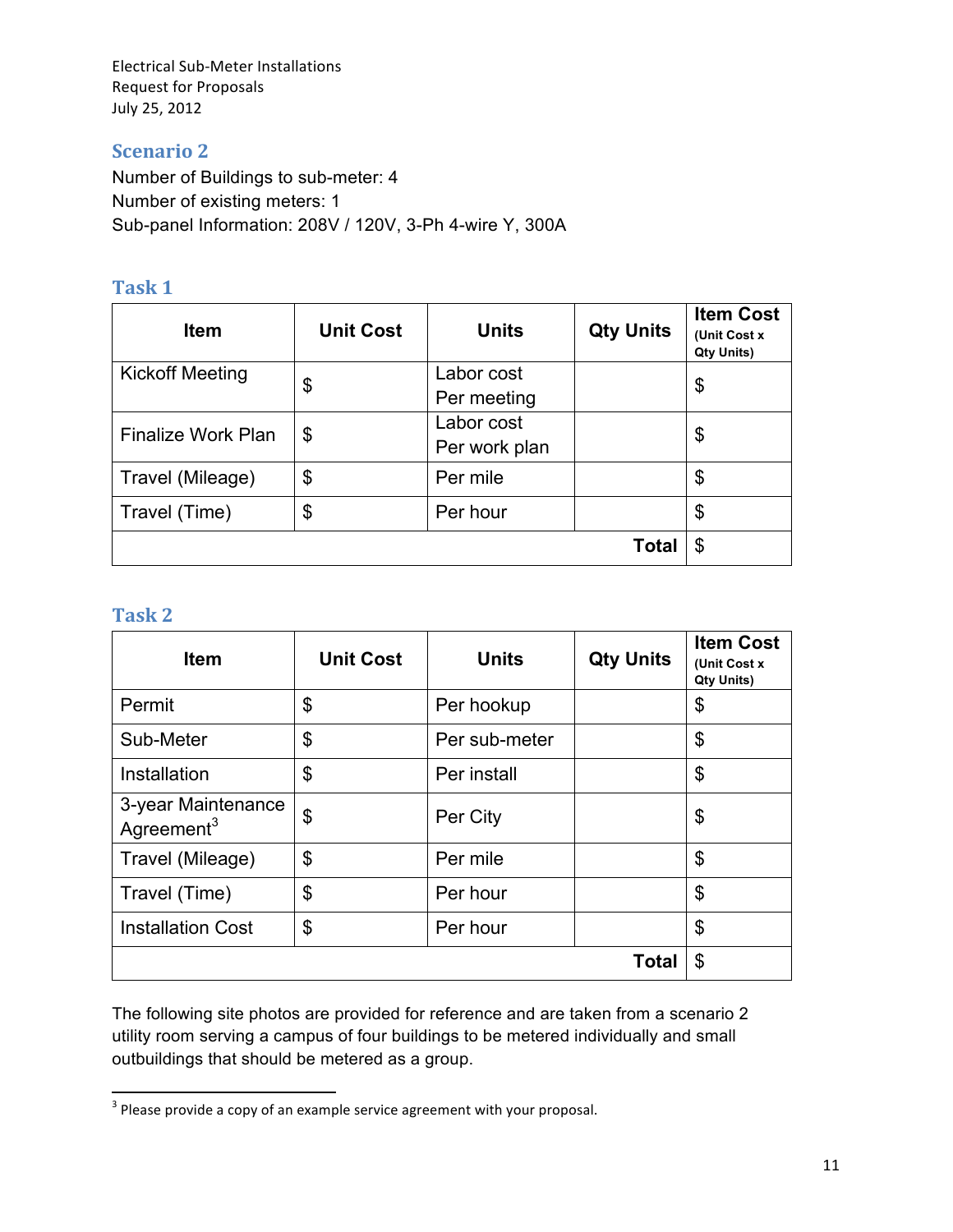